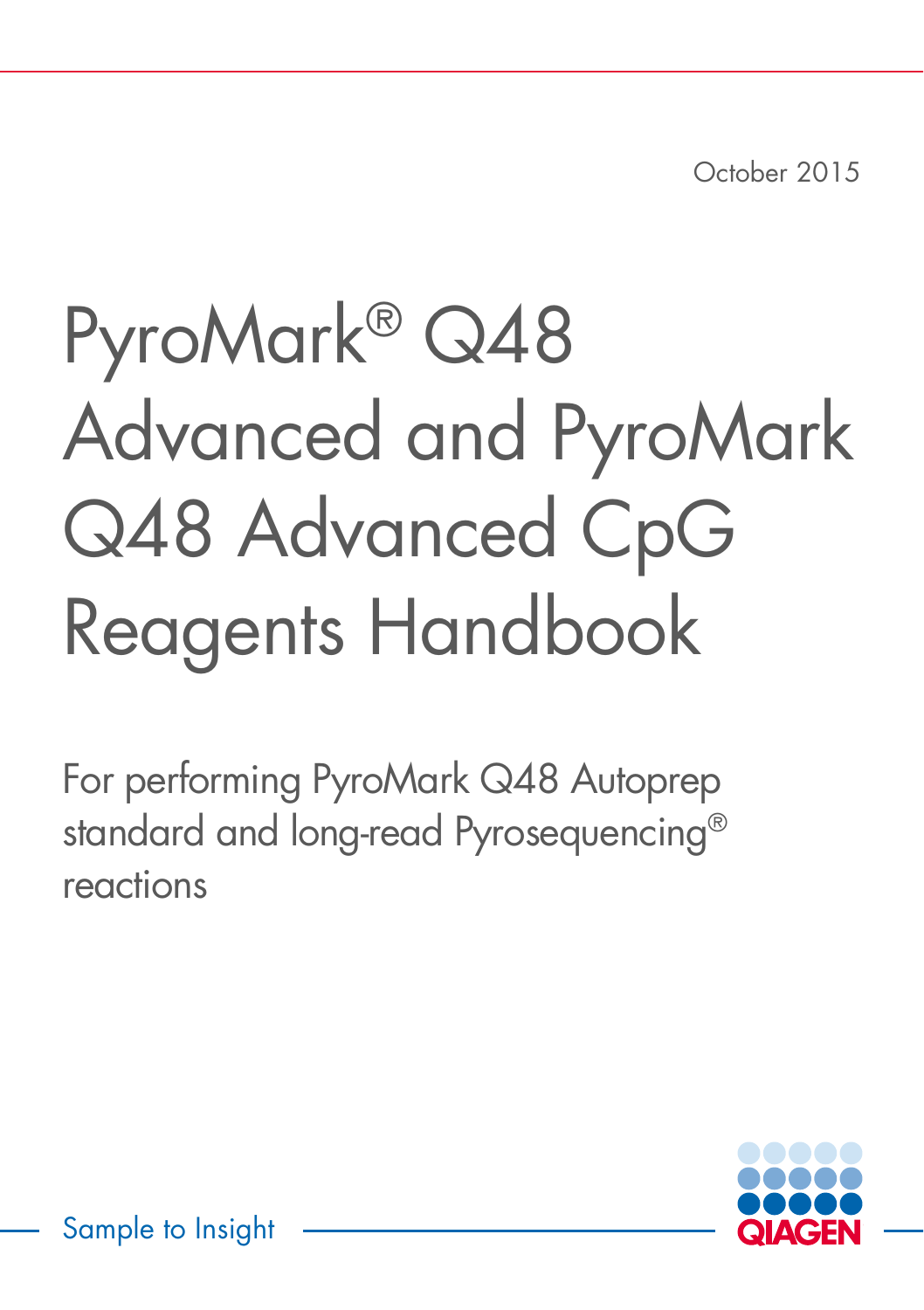# Contents

| Loading template and beads into the PyroMark Q48 Disc 13 |
|----------------------------------------------------------|
|                                                          |
|                                                          |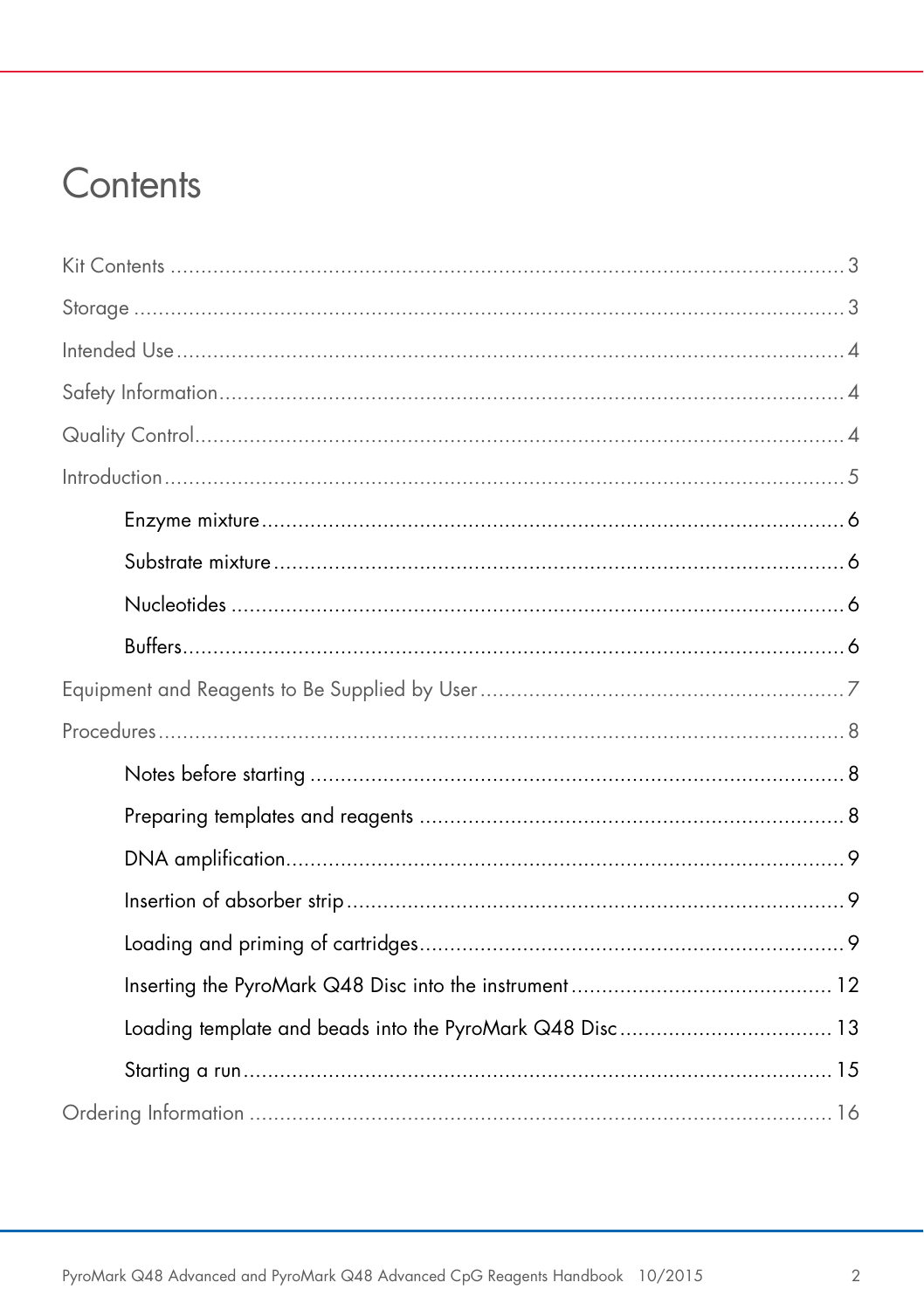### <span id="page-2-0"></span>Kit Contents

|                                         | PyroMark Q48<br><b>Advanced Reagents</b> | PyroMark Q48<br><b>Advanced CpG Reagents</b> |
|-----------------------------------------|------------------------------------------|----------------------------------------------|
| Catalog no.                             | 974002                                   | 974022                                       |
| Number of preps                         | $(4 \times 48)$                          | $(4 \times 48)$                              |
| Enzyme Mixture*                         | 2 vials                                  | 2 vials                                      |
| Substrate Mixture*                      | 2 vials                                  | 2 vials                                      |
| $dATP\alpha S$                          | $2 \times 380$ µ                         | $2 \times 1200$ µ                            |
| dGTP                                    | $2 \times 260$ µ                         | $2 \times 660$ µ                             |
| dCTP                                    | $2 \times 260$ µ                         | $2 \times 660$ µ                             |
| dTTP                                    | $2 \times 260$ µ                         | $2 \times 660$ µ                             |
| PyroMark Advanced Annealing Buffer      | $2 \times 10$ ml                         | $2 \times 10$ ml                             |
| PyroMark Binding Buffer                 | $2 \times 2$ ml                          | $2 \times 2$ ml                              |
| PyroMark Advanced Denaturation Solution | $2 \times 2$ ml                          | $2 \times 2$ m                               |

\* Mixture supplied as a lyophilized preparation to be reconstituted in PyroMark Advanced Annealing Buffer before use.

# <span id="page-2-1"></span>**Storage**

Store PyroMark Q48 Advanced Reagents and PyroMark Q48 Advanced CpG Reagents at 2– 8°C upon receipt. Reconstituted Enzyme and Substrate Mixtures are stable for at least 5 days at 2–8°C. To minimize loss of activity, it is advisable to keep both the enzyme mixture and the substrate mixture in the vials supplied. Reconstituted Enzyme and Substrate Mixtures can be frozen and stored in their vials at –30°C to –15°C. Frozen reagents should not be subjected to more than 6 freeze–thaw cycles. The Substrate Mixture must be protected from exposure to light. All reagents are stable at the recommended storage conditions until the expiration date.

Important: Do not freeze the nucleotides.

Important: Do not dissolve the Enzyme and Substrate Mixtures in water.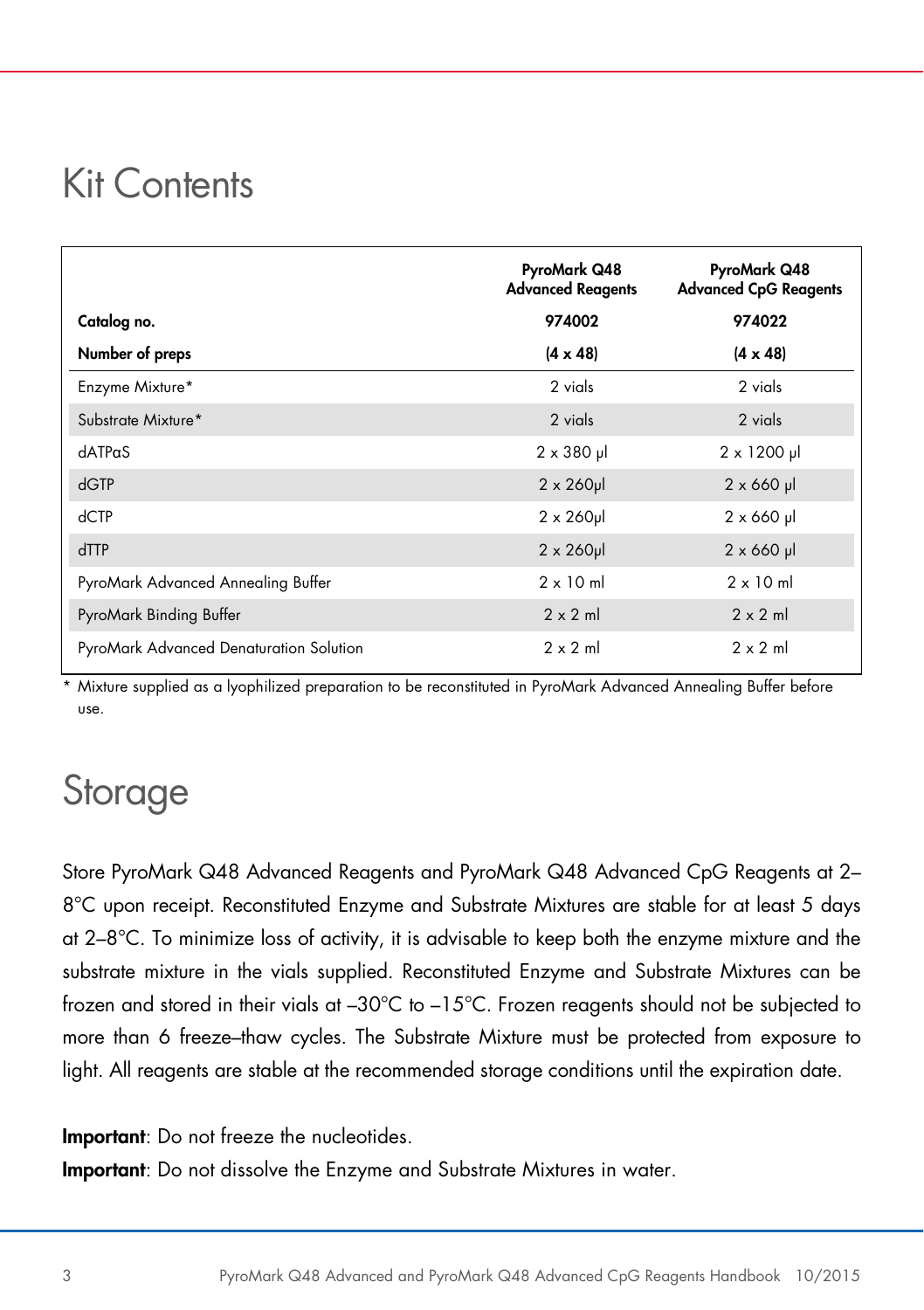### <span id="page-3-0"></span>Intended Use

PyroMark Q48 Advanced Reagents and PyroMark Q48 Advanced CpG Reagents are intended for molecular biology applications. These products are not intended for the diagnosis, prevention, or treatment of a disease.

All due care and attention should be exercised in the handling of the products. We recommend all users of QIAGEN products to adhere to the NIH guidelines that have been developed for recombinant DNA experiments, or to other applicable guidelines.

# <span id="page-3-1"></span>Safety Information

When working with chemicals, always wear a suitable lab coat, disposable gloves and protective goggles. For more information, please consult the appropriate safety data sheets (SDSs). These are available online in convenient and compact PDF format at www.qiagen.com/safety where you can find, view and print the SDS for each QIAGEN kit and kit component.

# <span id="page-3-2"></span>Quality Control

In accordance with QIAGEN's ISO-certified Quality Management System, each lot of PyroMark Q48 Advanced Reagents and PyroMark Q48 Advanced CpG Reagents is tested against predetermined specifications to ensure consistent product quality.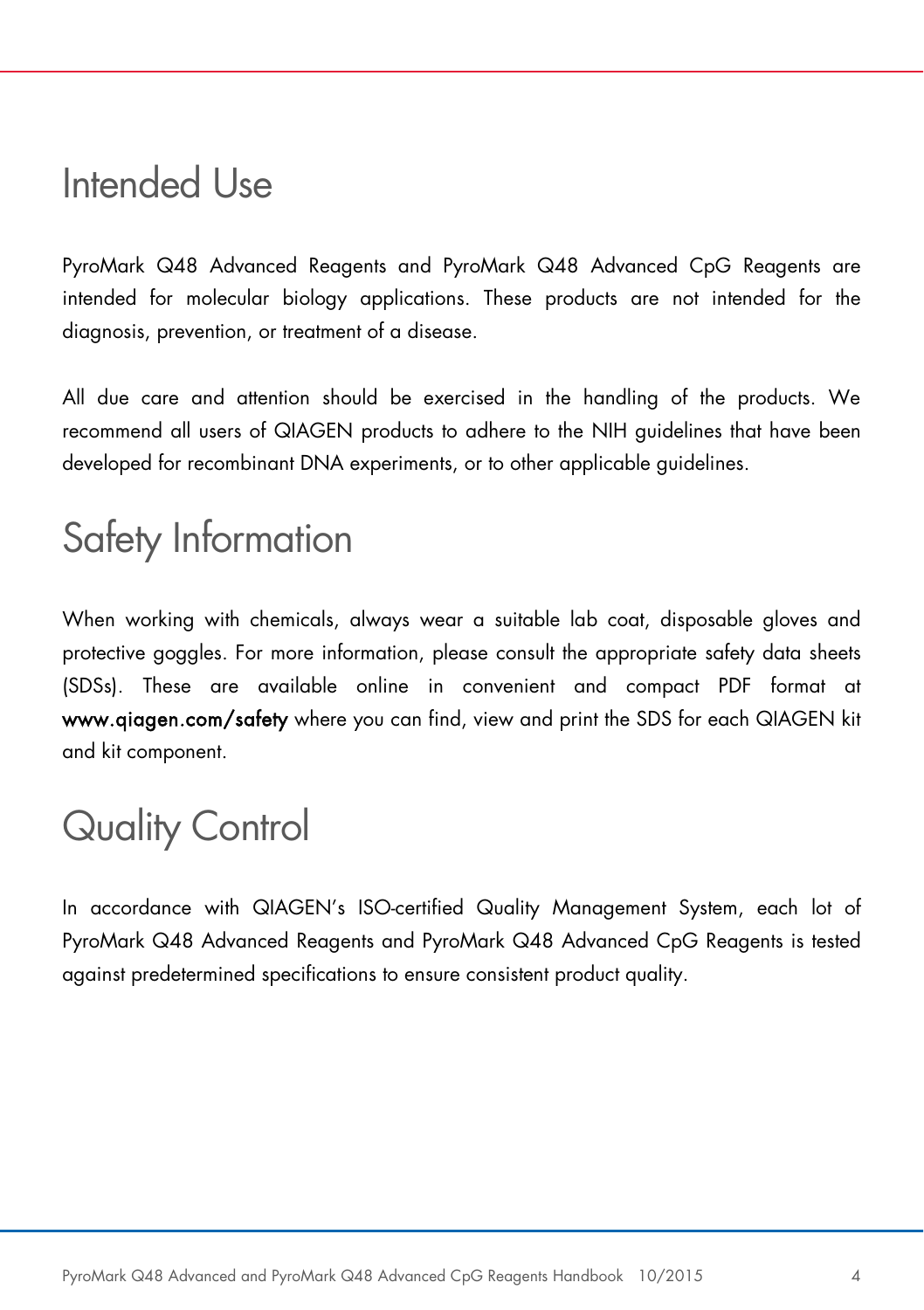### <span id="page-4-0"></span>Introduction

PyroMark Q48 Advanced Reagents and PyroMark Q48 Advanced CpG Reagents are optimized for Pyrosequencing technology. The reagents are designed to generate a Pyrogram® with sharp and distinct peaks and low background, providing optimal conditions for mutation and SNP analyses. PyroMark Q48 Advanced CpG Reagents are recommended for assays with longer sequencing read lengths, such as with CpG methylation analysis or *de novo* sequencing.

PyroMark Q48 Advanced Reagents and PyroMark Q48 Advanced CpG Reagents contain all enzymes, substrates, buffers, and nucleotides needed in the Pyrosequencing cascade (Figure 1). When nucleotides are incorporated into the analyzed DNA strand, pyrophosphate is released and converted to ATP. The generation of ATP drives a detectable light signal through a luciferase reaction and this is proportional to the number of nucleotides incorporated.

PyroMark Q48 Advanced Reagents and PyroMark Q48 Advanced CpG Reagents are intended to be used together with the PyroMark Q48 Autoprep instrument and PyroMark Q48 Autoprep software).



Figure 1. Schematic illustration of the Pyrosequencing cascade. As nucleotides are incorporated into the analyzed DNA strand, pyrophosphate is released and converted to ATP. Generated ATP drives the light reaction detected as a peak on the Pyrogram. Apyrase degrades any unincorporated nucleotides.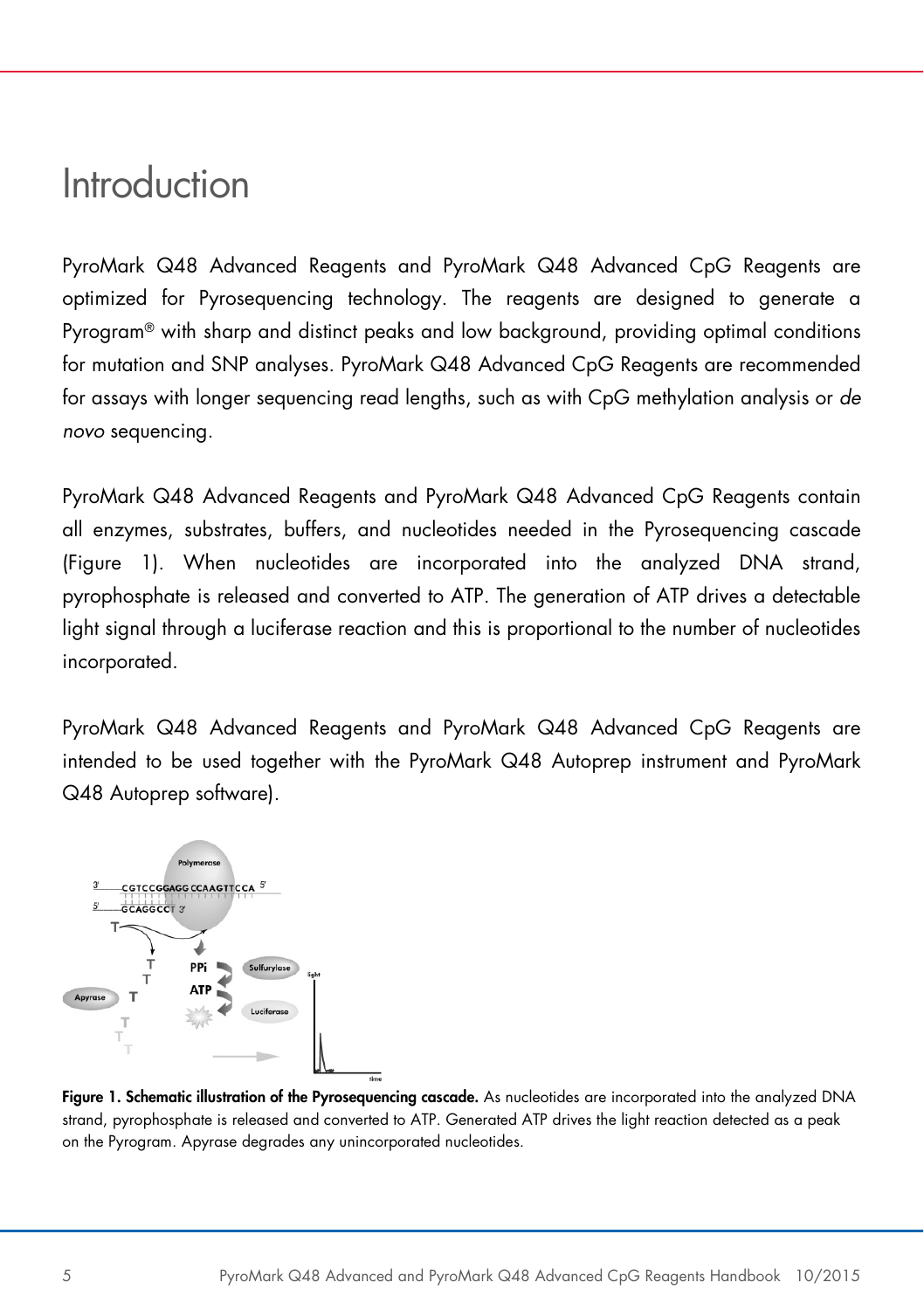#### <span id="page-5-0"></span>Enzyme mixture

The enzyme mixture contains all enzymes that are needed in the Pyrosequencing cascade. These are DNA polymerase for incorporation of nucleotides, ATP sulfurylase for conversion of pyrophosphate to ATP, and luciferase for generation of the light signal. Apyrase is included to degrade ATP and unincorporated nucleotides which switches off the light signal and regenerates the reaction solution. In addition, single-stranded binding protein (SSB) has been added to prevent formation of secondary structures in the DNA template and primers.

### <span id="page-5-1"></span>Substrate mixture

The substrate mixture consists of adenosine 5' phosphosulfate (APS) needed for generation of ATP, and luciferin, the substrate for luciferase. ATP drives the luciferase-mediated conversion of luciferin to oxyluciferin. This conversion generates visible light in amounts that are proportional to the amount of ATP.

### <span id="page-5-2"></span>**Nucleotides**

Nucleotides included in the PyroMark Q48 Advanced Reagents and PyroMark Q48 Advanced CpG Reagents are dissolved in a well-balanced buffer to prevent degradation of the nucleotides. It should be noted that deoxyadenosine alpha-thio triphosphate (dATPαS) is used as a substitute for the natural deoxyadenosine triphosphate (dATP) since this deoxynucleotide is efficiently used by the DNA polymerase but not recognized by luciferase.

### <span id="page-5-3"></span>Buffers

Two buffers are included with the PyroMark Q48 Advanced Reagents and PyroMark Q48 Advanced CpG Reagents. PyroMark Binding Buffer enhances the immobilization of PCR products to the PyroMark Q48 Magnetic beads. Before the sequencing reaction, primers are diluted in PyroMark Advanced Annealing Buffer.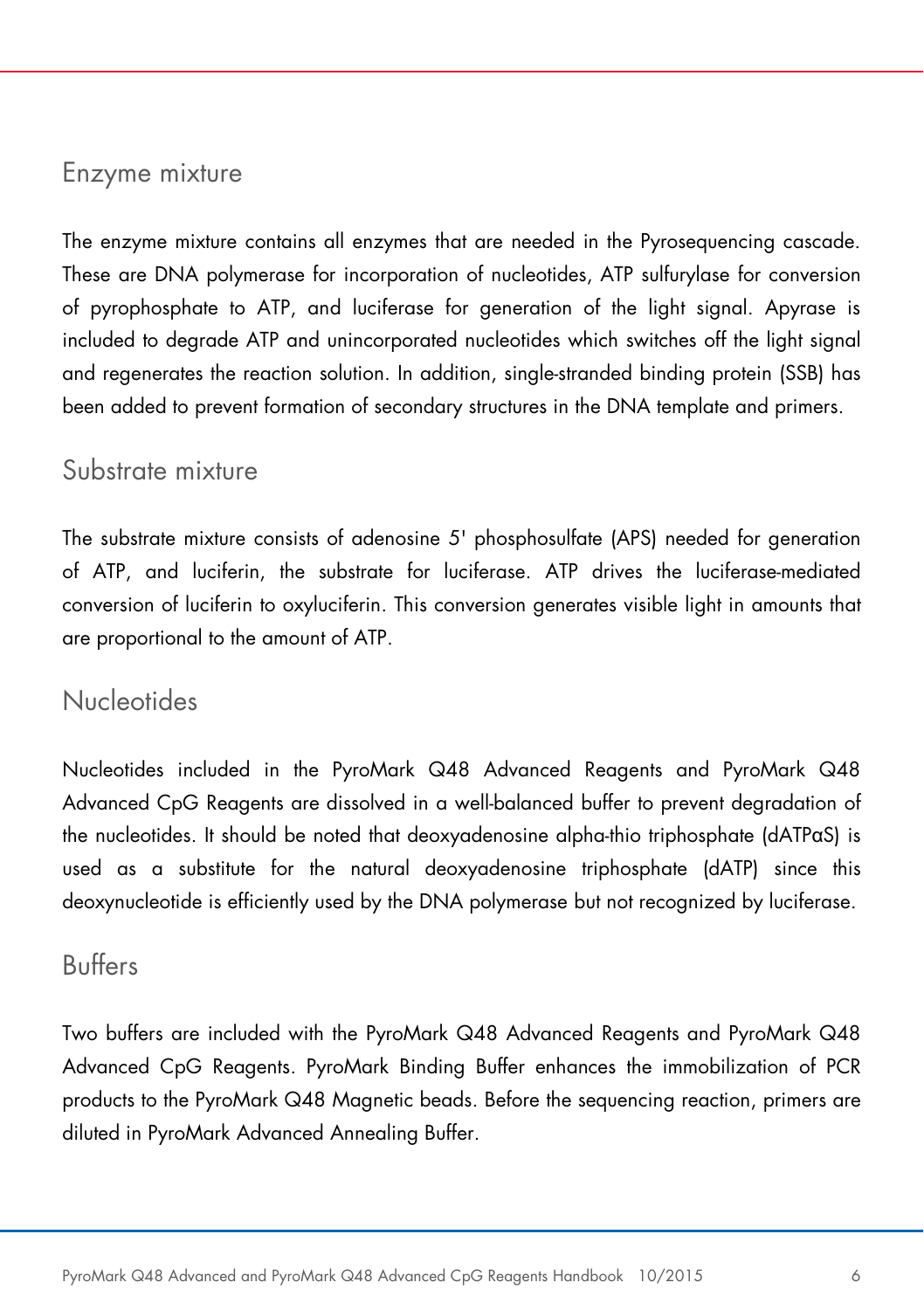# <span id="page-6-0"></span>Equipment and Reagents to Be Supplied by User

The following equipment and reagents are required for template preparation.

- Pipets (adjustable)
- Sterile pipet tips (with filters for PCR setup)
- PyroMark Q48 Magnetic Beads (cat. no. 974203)
- PyroMark Q48 Autoprep instrument (cat. no. 9002470, including PyroMark Q48 Cartridges and PyroMark Q48 Autoprep software)
- PyroMark Q48 Discs (cat. no. 974901)
- PyroMark Q48 Absorber Strips (cat.no. 974912)
- Sequencing primer (final concentration  $4 \mu M$ )
- $\bullet$  High-purity water (Milli-Q 18.2 M $\Omega$  x cm or equivalent)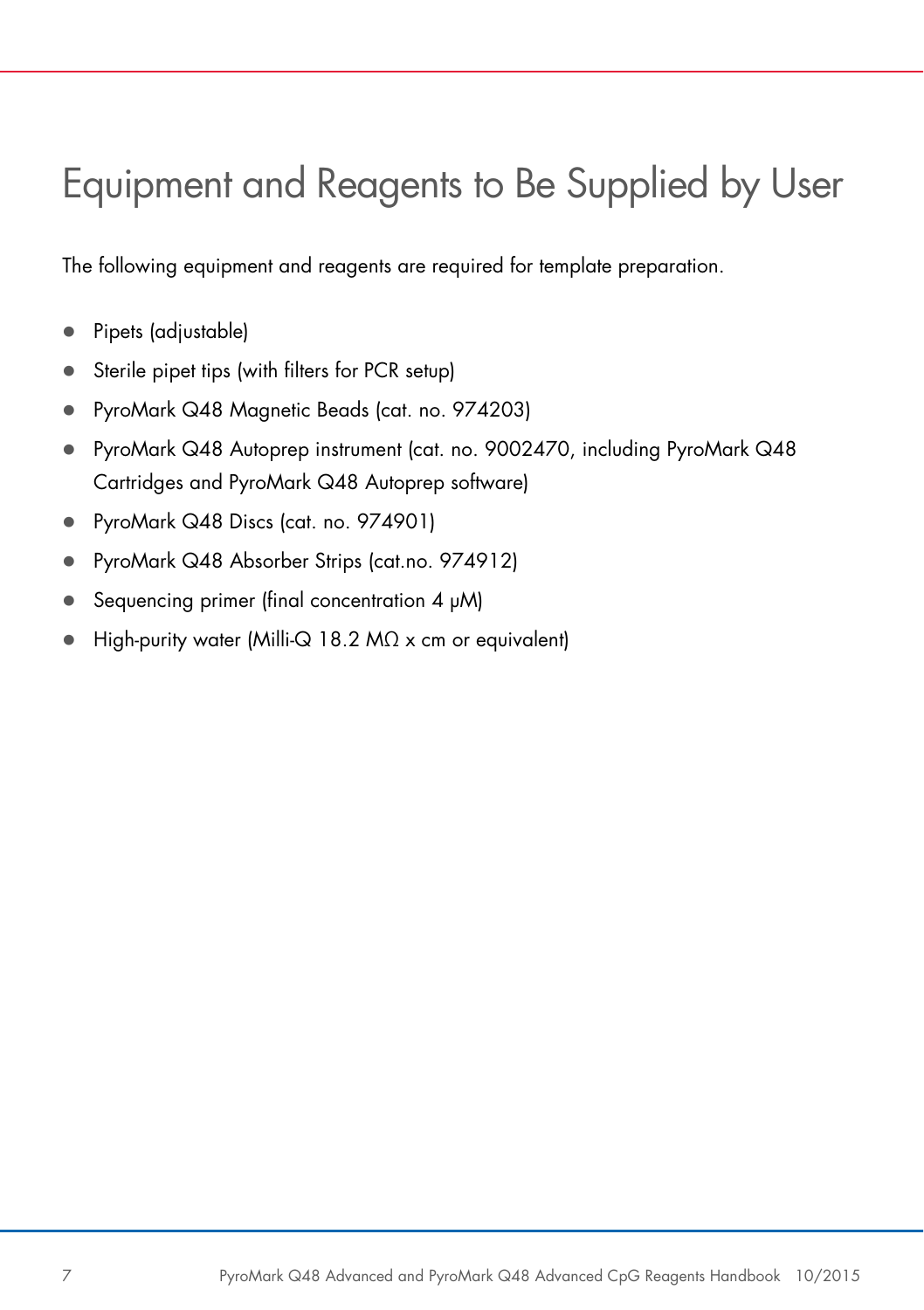### <span id="page-7-0"></span>**Procedures**

### <span id="page-7-1"></span>Notes before starting

Refer to the *PyroMark Q48 Autoprep User Manual* for detailed instrument operating procedures and important safety information.

Important: Do not freeze the nucleotides. Important: Do not dissolve the Enzyme and Substrate Mixtures in water.

Dissolve the lyophilized Enzyme and Substrate Mixtures in 660 µl each of PyroMark Advanced Annealing Buffer (included in the kit). Mix by swirling the vial gently. Do not vortex! In order to ensure that the mixture is fully dissolved, leave it at room temperature (15– 25°C) for 5–10 min. Make sure that the solution is not turbid before filling the PyroMark Q48 Cartridge. If the reagents are not to be used immediately, place the reagent vials on ice or in a refrigerator.

### <span id="page-7-2"></span>Preparing templates and reagents

At the beginning of the run, the instrument will guide you through run preparation, including absorber strip insertion, injector loading, disc insertion and bead and template loading.

To start a sequencing run, select **Sequence** on the home screen and load the run either via USB stick or network connection (selectable on the left side of the screen). Start the run setup by clicking on its name and the arrow appearing behind the run name.

Samples to be analyzed using the PyroMark Q48 Autoprep should be prepared according to the instructions below. All reagents and solutions should be at room temperature (15– 25°C) before starting. All steps are performed at room temperature unless otherwise stated.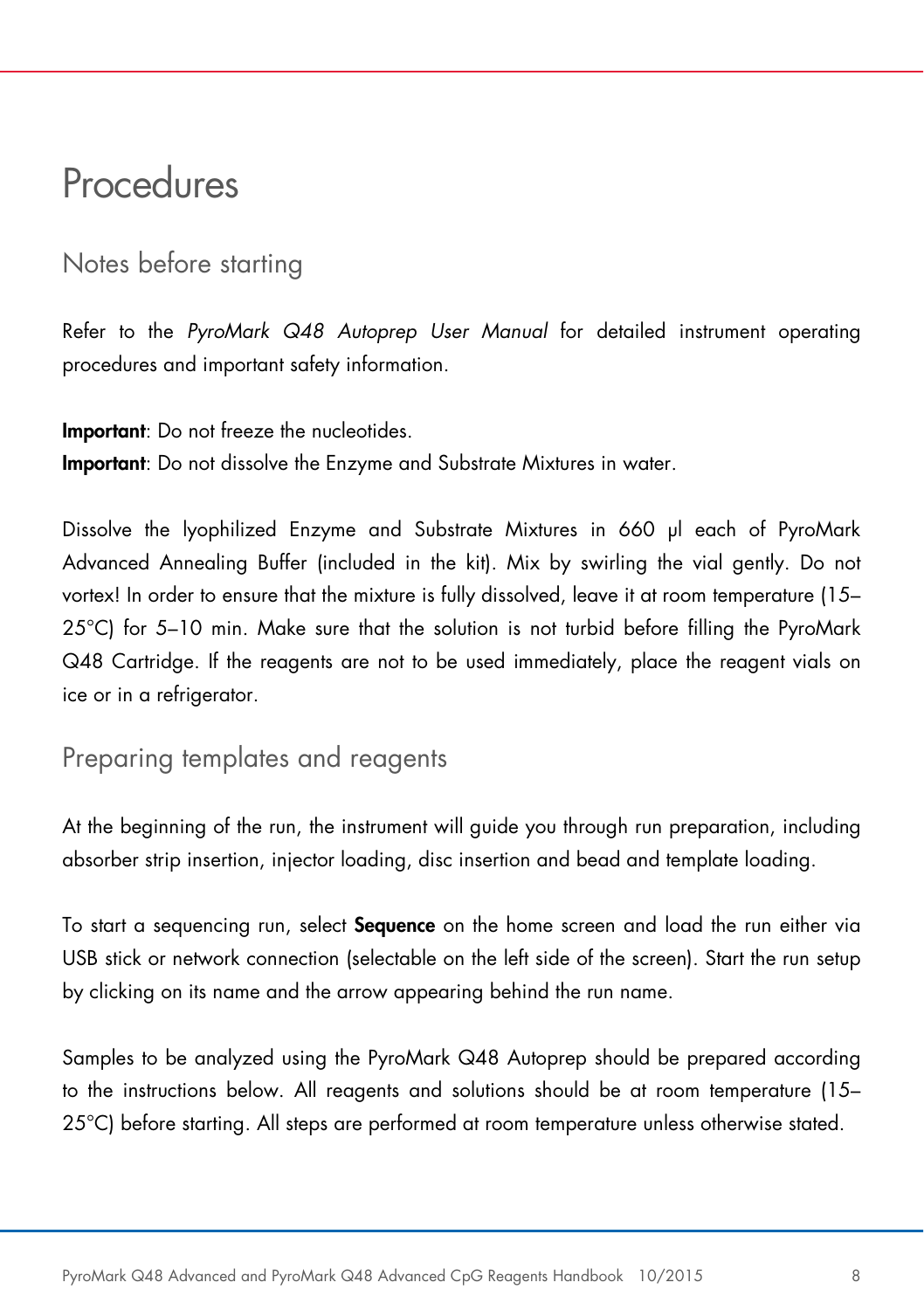### <span id="page-8-0"></span>DNA amplification

A biotinylated PCR product serves as the template for the Pyrosequencing reaction. Amplify the DNA to be analyzed by PCR with one of the primers biotinylated. To receive valid analysis data, see Appendix A – Assay design and validation in the *PyroMark Q48 Autoprep User Manual*.

### <span id="page-8-1"></span>Insertion of absorber strip

Insert the absorber strip into the absorber strip cavity by sliding it into place, ensuring that it sits level. Ensure that the ends meet on the left hand side of the absorber strip cavity (9 o'clock position).

### <span id="page-8-2"></span>Loading and priming of cartridges

Injector priming ensures the correct operation of the injectors by loading up the injector system with liquid and removing all the air. During injector priming some of the liquid in the reservoir will be used. Therefore, it is important that the minimum loading volume be adhered to, to ensure that adequate levels of reagent remain to achieve the sequencing run.

- 1. Open the injector cover and then open each individual cartridge lid.
- <span id="page-8-3"></span>2. Select injectors to prime by touching on the injector box. Selected injectors will display a droplet symbol.

All injectors requiring mandatory injector priming will be displayed with a red cross and drop symbol  $(X \bullet)$ . You cannot override these selected injectors.

Note: Any injectors not being used in the run will be left blank and cannot be selected for injector priming.

Injectors with a green tick  $(\checkmark)$  indicate that they have been primed and do not require injector priming. However, the user may elect to perform another prime by touching on the injector box to display a drop symbol. Injectors with a question mark suggest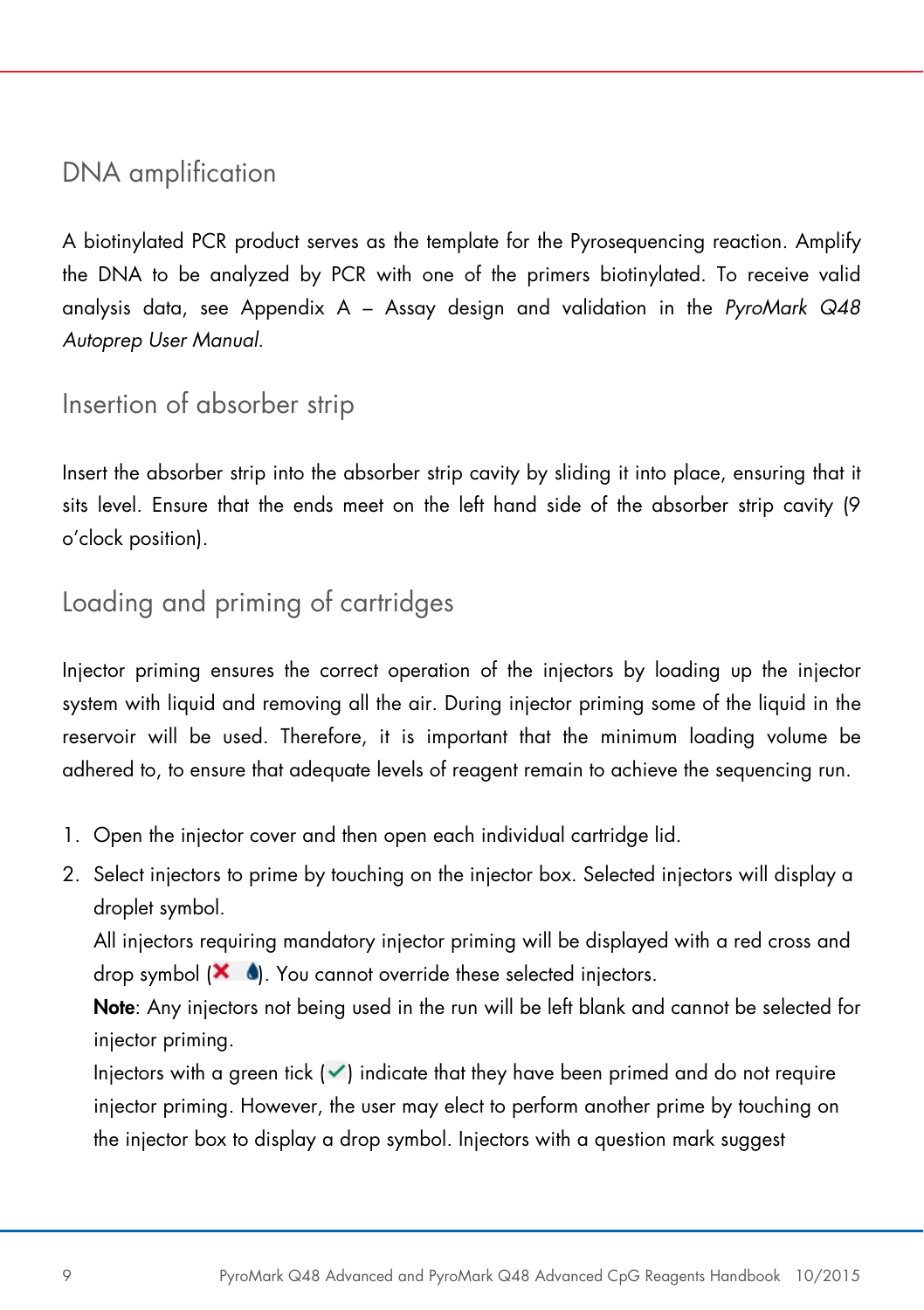discretionary injector priming. These injectors were previously primed, but may require another prime as they have been idle for an extended period of time.

- <span id="page-9-0"></span>3. Select if this is the last run of the day. If there is more than one run per day, the user can enable the software by deselecting this option to calculate and add the extra volume required for the next run without requiring further injector priming. Note: If the option "last run of the day" is selected, the software will calculate the minimum volumes required to achieve one run only. A mandatory clean will be required after the last run of the day.
- 4. Pipet each reagent into the designated injector, according to the volumes shown on the instrument touchscreen. Use the volumes displayed to ensure sufficient reagent is available for the initial injector prime as well as for dispensations during the run. Changing the response in steps [2](#page-8-3) or [3](#page-9-0) will change the required reagent volumes. Consider the following information when loading the injectors:
	- **Important:** Ensure that the reservoir capacity of 3.8 ml is not exceeded.
	- Information about the required sequencing primers can be brought up on screen by selecting the information button on the sequencing primer injectors.
	- Ensure that the tip of the pipette does not touch the filter at the bottom.
	- $\bullet$  If loading volumes less than 100 µl, ensure that the solution is dispensed from the top of the reservoir neck.
	- Slide the chamber lid toward the front of the instrument to make it easier to load into the reservoirs.
	- When loading injectors try to avoid air bubbles in the liquid as they can influence single dispensations.
	- In contrast to other PyroMark systems, PyroMark Wash buffer is not needed and is replaced by PyroMark Annealing buffer.
- 5. Once all the reservoirs have been filled with the required reagent, close and lock the cartridge lids using the lid locks.

Important: Remember to store the reagents at 4ºC once all reservoirs are loaded to ensure long reagent shelf life.

6. Select the Start Button to begin injector priming and testing.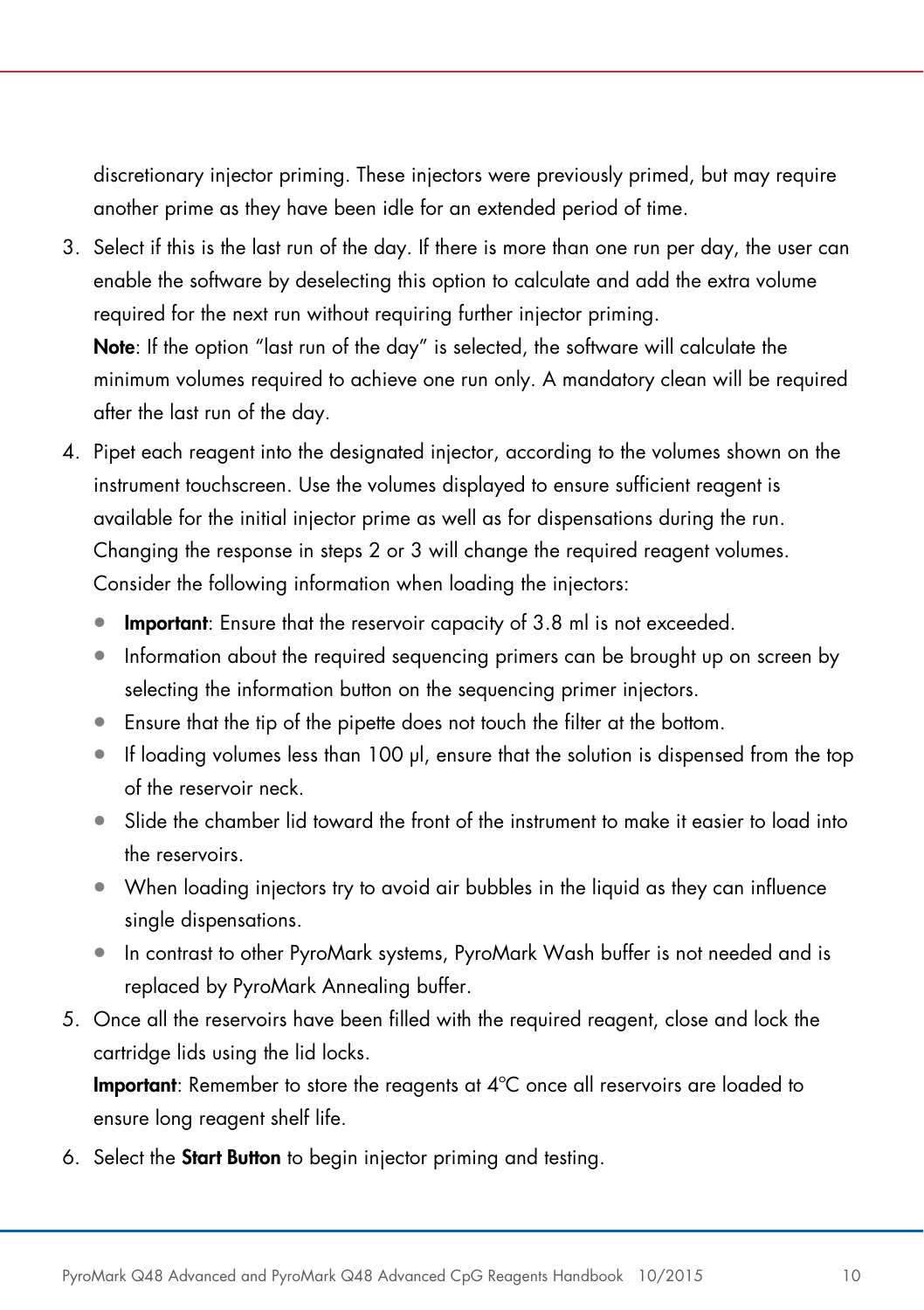7. A confirmation message "Start prime and test?" will appear. To confirm select Yes.

All injectors selected for priming will undergo the prime protocol. The chamber will rise to the prime position and the injectors will be pressurized. If the instrument reports a problem with the pump reaching pressure please check that the cartridge lids are not open.

The chamber lid will move the injectors over the front half of the absorber strip and dispense the solution to prime the injectors. All injectors that have undergone a prime will be displayed with a question mark.

Accidentally moving the chamber lid during injector priming will pause injector priming and deliver a warning message indicating that the lid has moved. Select Retry to continue with the prime.

An **Abort** icon in the top right corner can be used to stop injector priming. A confirmation message, "Abort prime?" will appear. Select Yes to stop injector priming or No to continue. Following the abort, the injector status will be updated to denote the current state of each injector.

Following the prime, all required injectors will undergo a number of test shots. The test shots ensure that the injectors are operating correctly by observing the drop sensor data. Injectors that pass the test will be displayed with a green tick  $(\checkmark)$ .

Once injector priming has completed successfully, the software will progress to the next step with the chamber lid automatically opening.

Important: Navigating to Home following injector priming will require performing injector test shots in the following run.

Injectors that fail the test will have additional priming and testing to recheck. Further failure will mean the injectors are displayed with a red cross  $(X)$ .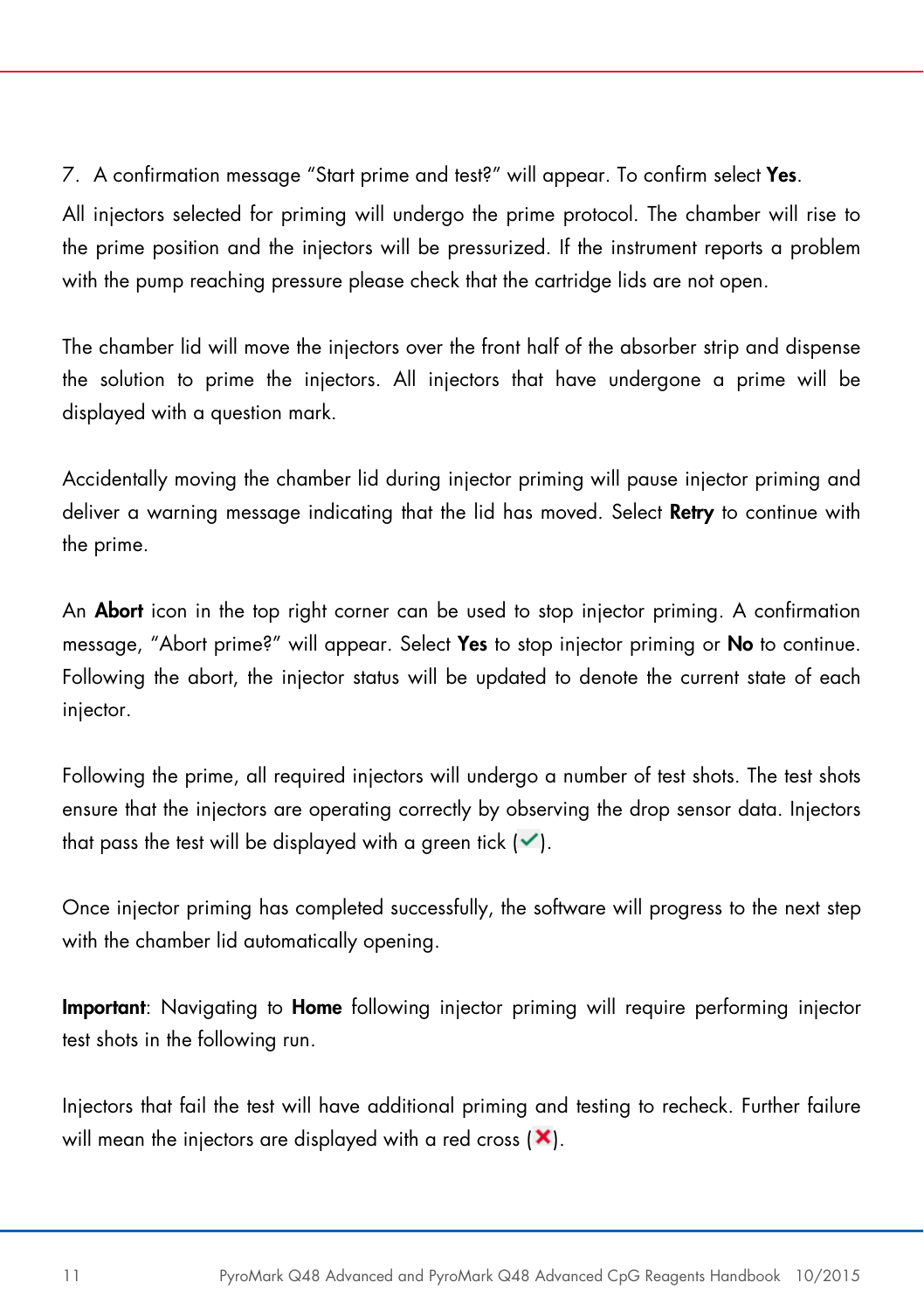If any of the injectors has failed the prime and test protocol, a **Failed Prime** warning will appear indicating which injectors have failed. Failure to pass injector priming could be due to insufficient reagent being loaded. The user has the option to **Retry** the priming and testing or **Skip** to the next part.

Note: If priming fails and more than one priming step must be performed, the volume in the failed injector is reduced and is not sufficient for dispensations during the run. If this occurs, the display will inform the user to load an additional 50 µl into the indicated injector to ensure that it contains the required volume (only the final volumes of the failed injectors are displayed).

If priming problems persist, refer to the *PyroMark Q48 Autoprep User Manual*.

Important: Using injectors that have failed priming and testing may result in poor data.

### <span id="page-11-0"></span>Inserting the PyroMark Q48 Disc into the instrument

The PyroMark Q48 Disc may be loaded with template and bead mix after insertion into the instrument. Alternatively, the disc can be loaded outside the instrument and inserted just before the run.

To insert a disc into the instrument, follow these steps:

1. Insert a PyroMark Q48 Disc into the instrument. Hold the disc using the disc grips, position the disc index hole (outer hole near well B1) over the disc index pin on the rotor hub, and insert.

The orientation of the disc grips should match up to those on the rotor. The disc detection system will recognize and warn the user if a disc is not properly inserted.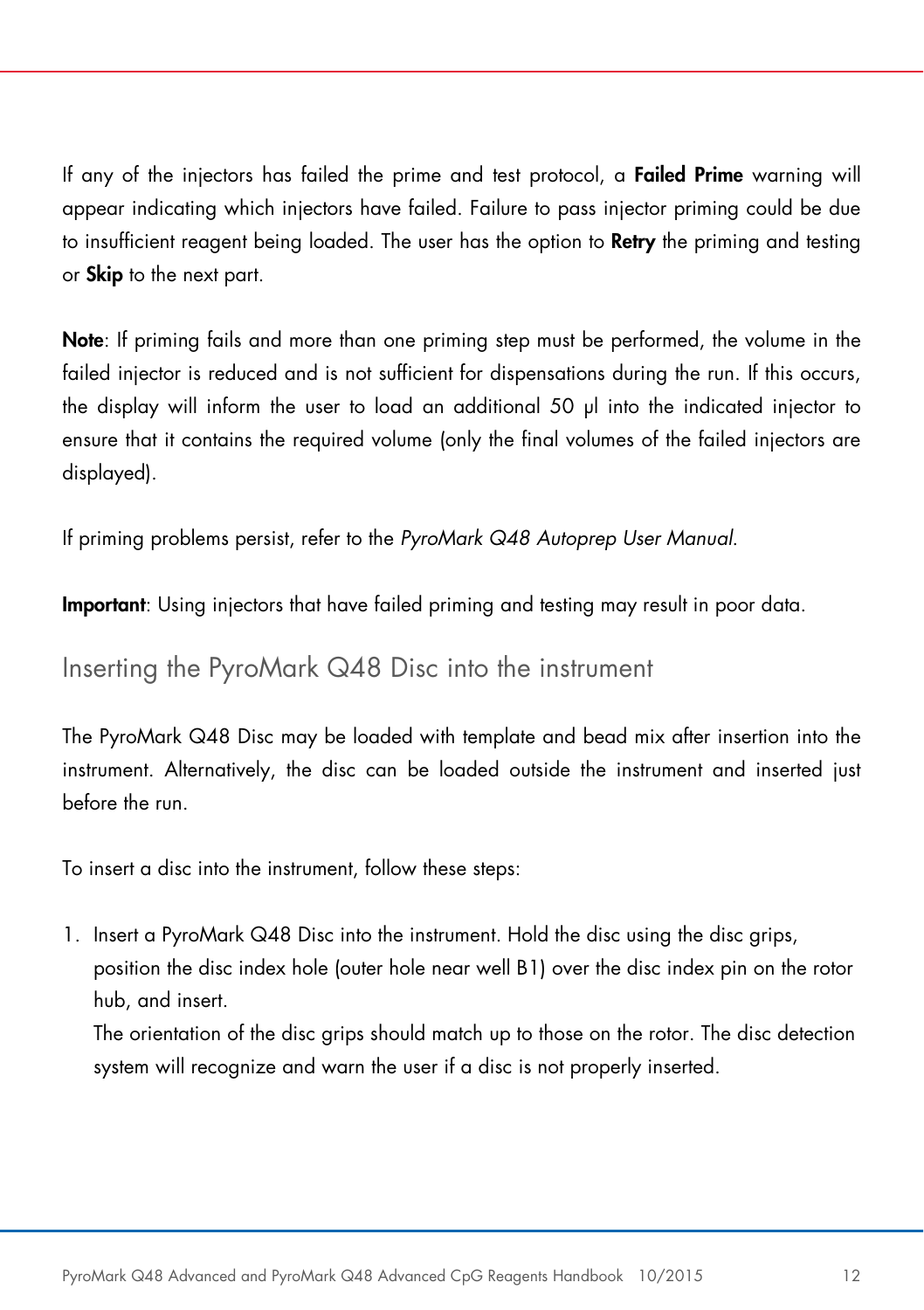2. Lock the disc into position by screwing down the lock nut. Important: The disc must be locked into position to avoid spilling the contents of the disc into the chamber.

### <span id="page-12-0"></span>Loading template and beads into the PyroMark Q48 Disc

The Pyrosequencing template (biotinylated PCR product) and PyroMark Q48 Magnetic Beads are loaded into a disc manually according to the following instructions.

Note: When running the P4 extra protocol, 5 μl PyroMark Binding Buffer must be manually pipetted into the disc wells along with the Pyrosequencing template and PyroMark Q48 Magnetic Beads.

Note: When running the Standard protocol, the PyroMark Binding Buffer is automatically injected into the sample wells by the instrument injector, so there is no need to manually pipet it into the wells.

**Note:** The two wells on the disc marked by the  $\varnothing$  symbol are waste wells; it is not necessary to load beads into these wells.

#### PyroMark Q48 Magnetic Beads

PyroMark Q48 Magnetic Beads clump very quickly after mixing due to their large size. Please follow these guidelines when pipetting the beads. Failure to do so will result in inconsistent bead amounts and poor sequencing results.

- Use the supplied electronic multi-dispense pipet when dispensing beads into a larger number of wells (>5)
- When using the multi-dispense pipet, never dispense more than 5 samples at a time, as the beads will clump inside the pipet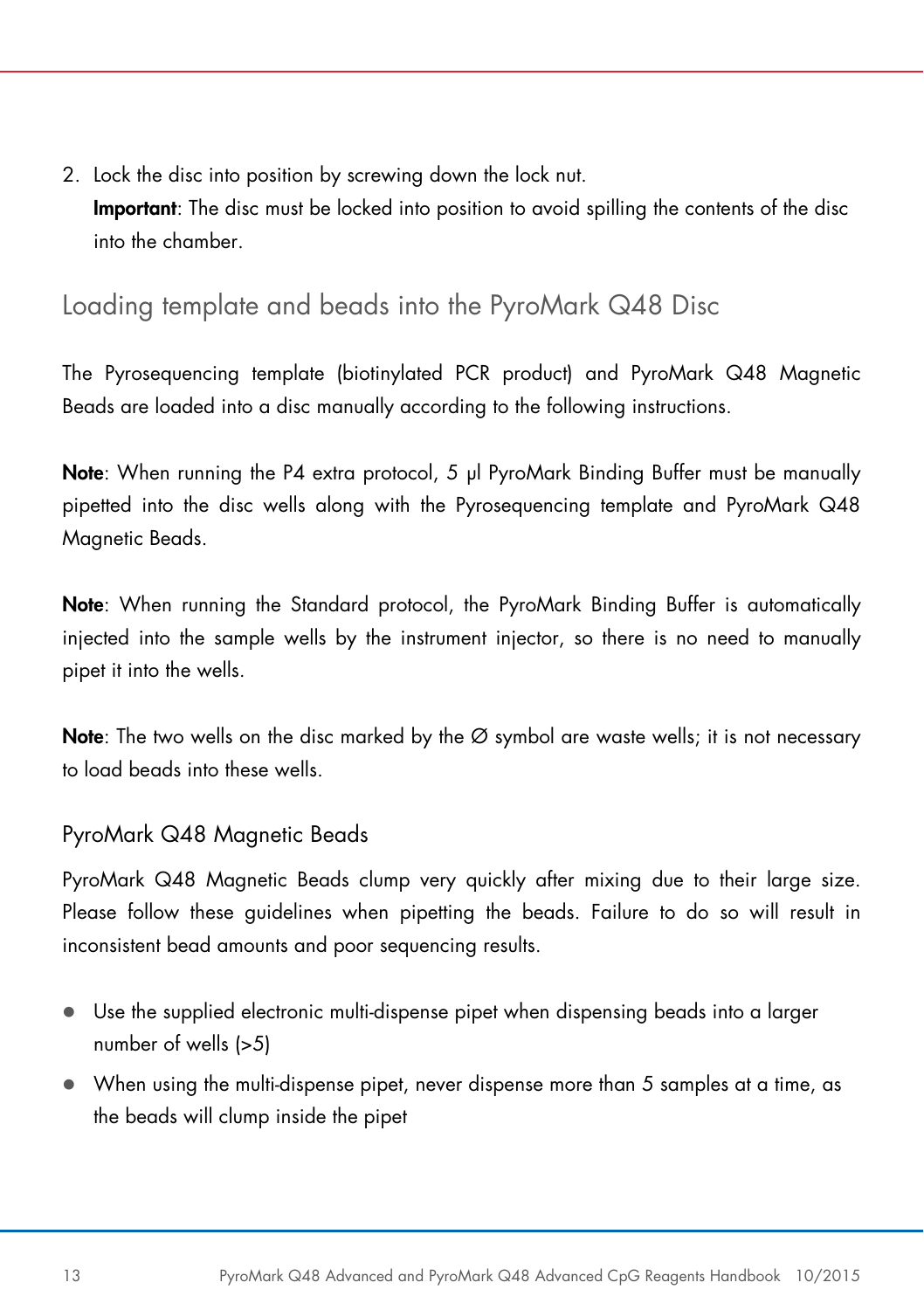- Always use the reverse pipetting function to ensure sufficient volume for the last dispensation
- Ensure that the bead slurry is mixed before taking the next aliquot
- Always centrifuge any residual bead slurry from the top of the stock tube before returning to storage. The consistency of the slurry can change over time if residual solution is left at the top of the stock tube.

Note: See manual of the supplied multi-dispense pipet for detailed information on programming.

- 1. Vortex the bead slurry to homogeneity before dispensing.
- 2. Pipet 3 μl PyroMark Q48 Magnetic Beads into the required wells of the PyroMark Q48 Disc immediately after resuspension.

Note: Position the pipet tip in the middle of the bead slurry to ensure consistency of each aliquot.

Note: Avoid excess liquid on the outside of the pipet tip. Excess liquid can be removed by gently touching the pipet tip against the top of the bead tube when removing the tip.

3. Use the image below as a visual reference example for required bead amount (image was taken after templates were also loaded into the wells). Well 1 contains too few beads; well 2 contains the correct amount of beads; well 3 contains too many beads.



Note: It is not necessary to equally distribute the beads within the well. At the beginning of the sequencing run the disc will be shaken, resulting in an equal distribution of beads.

- 4. Repeat the resuspension step between each pipetting step.
- 5. After dispensing beads into all required wells, discard the remaining beads in the pipet tip using the purge function.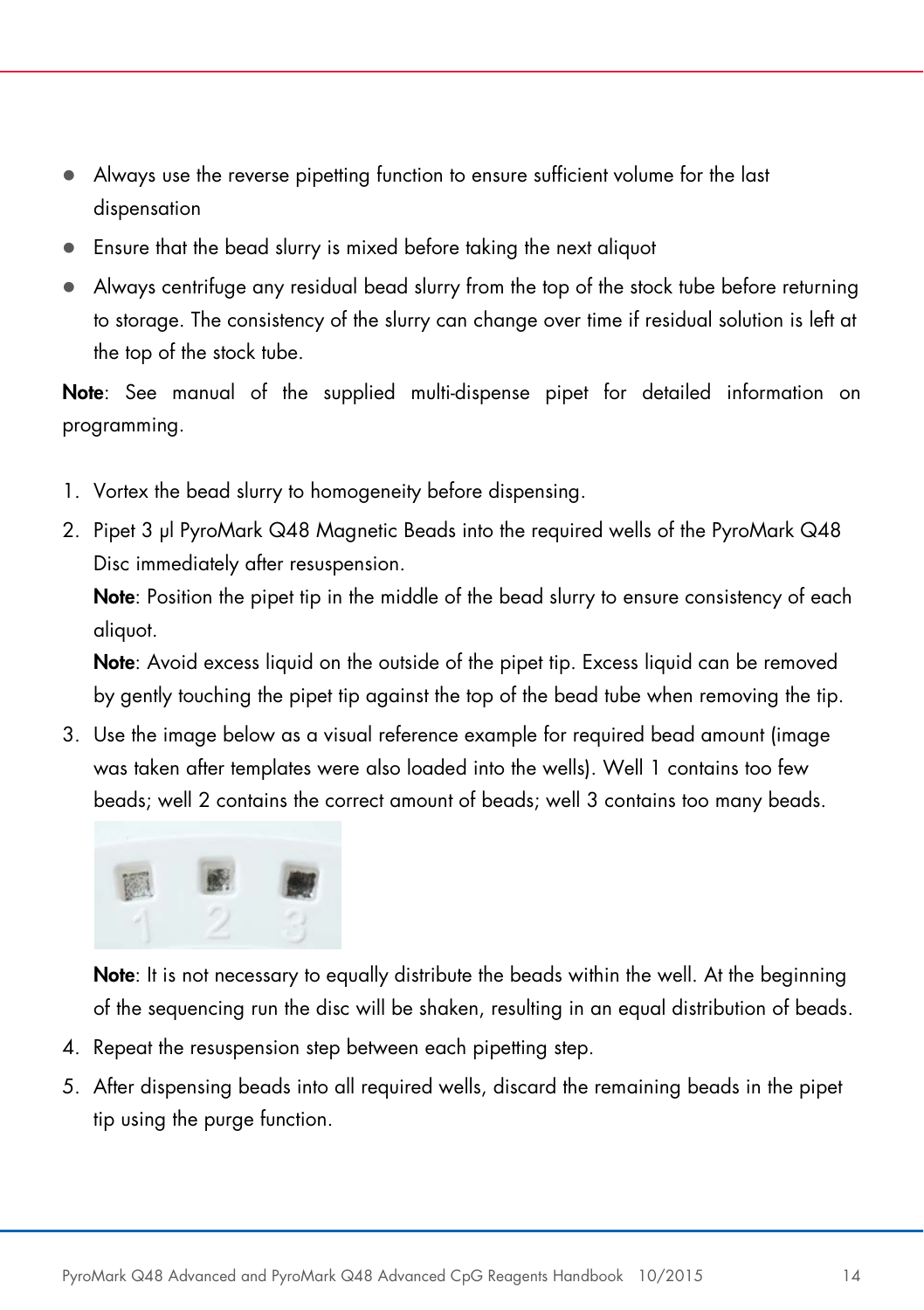6. Store the beads immediately after use according to the manufacturer's guidelines to ensure a longer shelf life.

#### Pyrosequencing template

1. Pipet 10 μl biotinylated PCR product into the correct wells of the PyroMark Q48 Disc. The software indicates the well position for each sample. Alternatively, use the Pre-run printout from the PyroMark Q48 Autoprep Software as a sample position guide. Note: If using less than 10 µl of PCR product, add high-purity water to the sample to give a final volume of 10 µl.

Samples with no names will be displayed as No sample ID.

Note: When running the P4 extra protocol, the user will be prompted by the instrument to additionally pipet 5 µl PyroMark Binding Buffer into each well.

- 2. Ensure that the template thoroughly covers the beads inside the well.
- <span id="page-14-0"></span>3. Ensure that the disc is correctly inserted into the instrument and locked in place.

#### Starting a run

- 1. After the template has been loaded, begin the run by selecting the Start button.
- 2. A confirmation message will display "Close injector cover. Start run?" To start the run close the injector cover and select Yes.

To go back and make any adjustments or to confirm any setting, select No.

If the injector cover is not closed at the beginning of the run, the following warning will appear: "Injector cover check. Higher than expected signal detected. Check the injector cover is closed and select retry."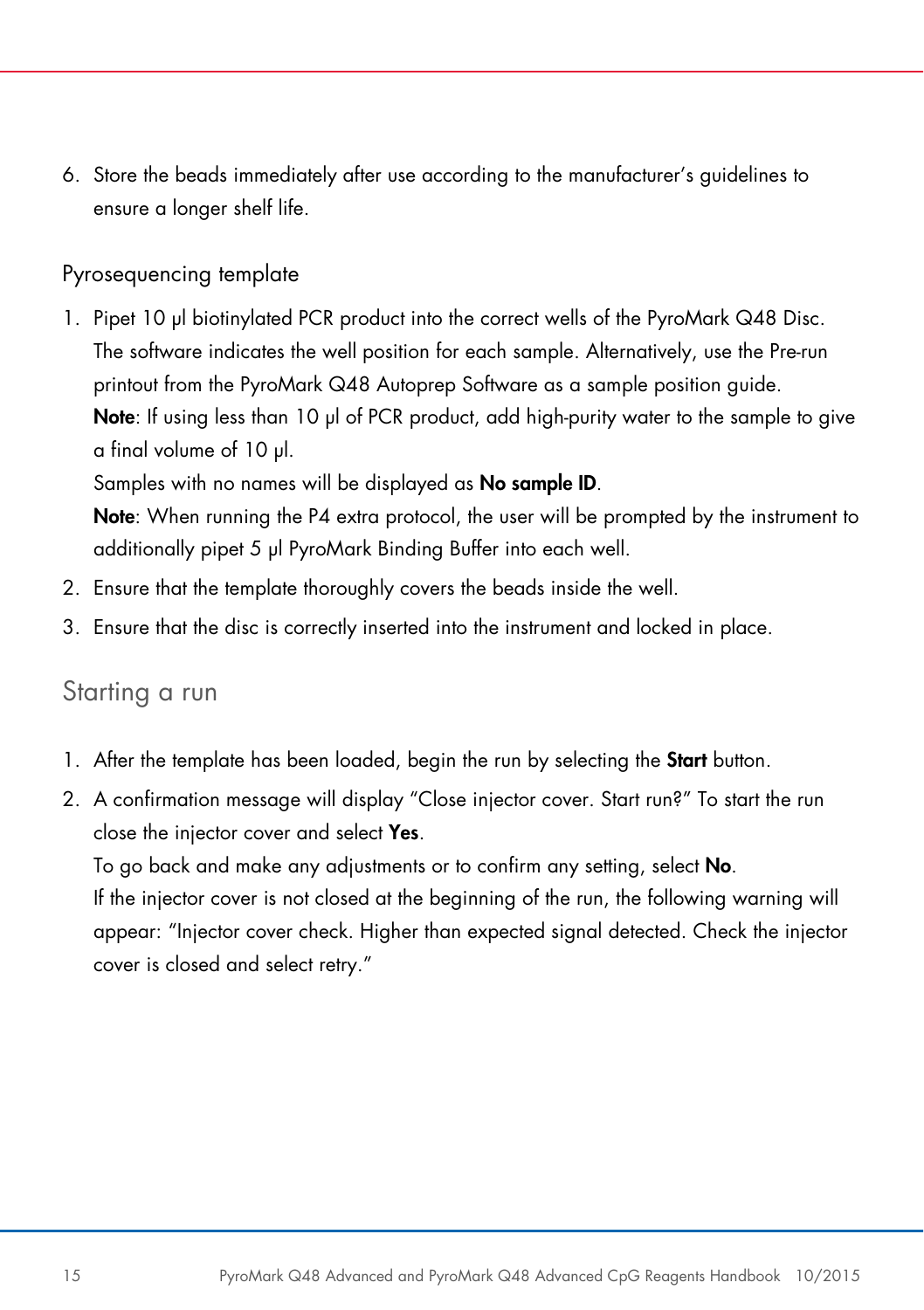# <span id="page-15-0"></span>Ordering Information

| Product                               | <b>Contents</b>                                                                                                | Cat. no. |  |  |
|---------------------------------------|----------------------------------------------------------------------------------------------------------------|----------|--|--|
| Instrument and disposables            |                                                                                                                |          |  |  |
| PyroMark Q48<br>Autoprep              | Instrument, software and pipet for advanced<br>Pyrosequencing of 48 samples in parallel                        | 9002470  |  |  |
| PyroMark Q48 Discs<br>(50)            | 50 discs for running PyroMark Q48 Autoprep<br>reactions                                                        | 974901   |  |  |
| PyroMark Q48<br>Absorber Strips (100) | 100 absorber strips for running PyroMark Q48<br>Autoprep reactions                                             | 974912   |  |  |
| PyroMark Q48<br>Cartridge Set         | Set of 3 cartridges for PyroMark Q48 Autoprep                                                                  | 9024321  |  |  |
| PyroMark Q48<br>Nucleotide Cartridge  | Nucleotide replacement cartridge for PyroMark<br>Q48 Autoprep                                                  | 9024322  |  |  |
| PyroMark Q48 Reagent<br>Cartridge     | Reagent replacement cartridge for PyroMark<br>Q48 Autoprep                                                     | 9024323  |  |  |
| PyroMark Q48 Primer<br>Cartridge      | Primer replacement cartridge for PyroMark Q48<br>Autoprep                                                      | 9024324  |  |  |
| Software and licenses                 |                                                                                                                |          |  |  |
| PyroMark Q48<br>Software License (1)  | 1 additional license for PyroMark Q48 Software.<br>Only valid together with PyroMark Q48<br>Autoprep Software  | 9024325  |  |  |
| PyroMark Q48<br>Software License (5)  | 5 additional licenses for PyroMark Q48<br>Software. Only valid together with PyroMark<br>Q48 Autoprep Software | 9024326  |  |  |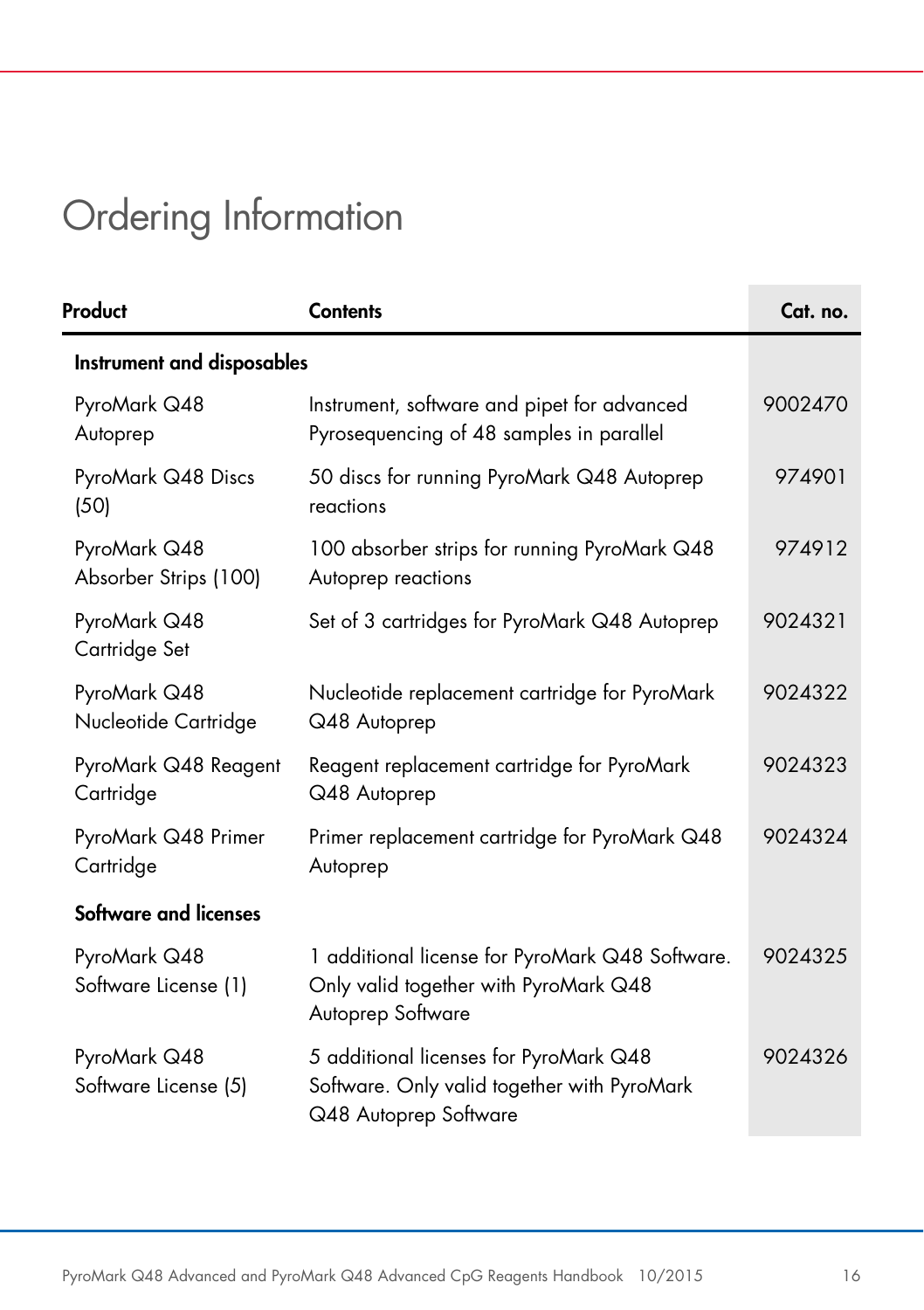| Product                                                     | <b>Contents</b>                                                                                                                                                                 | Cat. no. |
|-------------------------------------------------------------|---------------------------------------------------------------------------------------------------------------------------------------------------------------------------------|----------|
| PyroMark Assay Design<br>SW 2.0                             | Software for convenient design of PCR and<br>sequencing primers, optimized for<br>Pyrosequencing analysis                                                                       | 9019077  |
| PyroMark IdentiFire SW<br>1.0                               | Software for comparing and matching<br>Pyrosequencing data to a local database                                                                                                  | 9019087  |
| <b>Reagents and consumables</b>                             |                                                                                                                                                                                 |          |
| PyroMark Q48<br>Autoprep Starter Kit                        | PyroMark Q48 Magnetic Beads (300), PyroMark<br>Q48 Advanced CpG Reagents (4 x 48),<br>PyroMark Control Oligo, PyroMark Q48 Discs<br>(50) and PyroMark Q48 Absorber Strips (100) | 974230   |
| PyroMark Q48<br><b>Advanced Reagents</b><br>$(4 \times 48)$ | Reagents for 4 x 48 PyroMark Q48 Autoprep<br>standard reactions                                                                                                                 | 974002   |
| PyroMark Q48<br>Advanced CpG<br>Reagents (4 x 48)           | Reagents for 4 x 48 PyroMark Q48 Autoprep<br>CpG and long-read reactions                                                                                                        | 974022   |
| PyroMark Q48<br>Magnetic Beads (300)                        | Magnetic streptavidin-coated Sepharose® beads<br>for running 300 PyroMark Q48 Autoprep<br>reactions                                                                             | 974203   |
| PyroMark Control Oligo                                      | For installation check of system                                                                                                                                                | 979203   |
| PyroMark PCR Kit<br>$(200)*$                                | PCR Master Mix for PCR reactions optimized for<br>Pyrosequencing analysis                                                                                                       | 978703   |
| PyroMark OneStep RT-<br>PCR Kit (50)*                       | OneStep RT-PCR Enzyme Mix for RT-PCR<br>reactions optimized for Pyrosequencing analysis                                                                                         | 978801   |

\* Larger kit sizes available. † 96-well format available.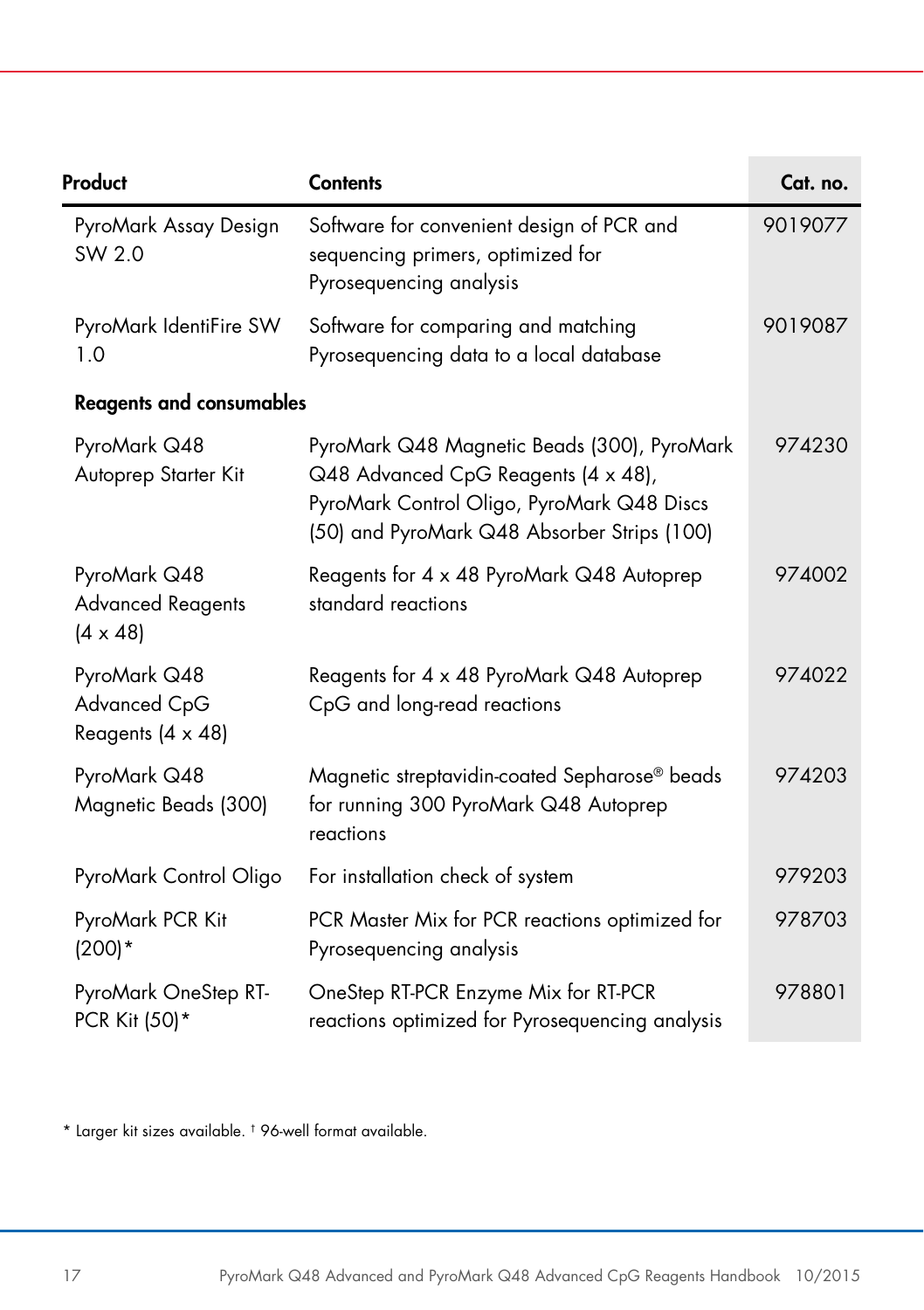| Product                                                   | Contents                                                                                                                                                                  | Cat. no. |
|-----------------------------------------------------------|---------------------------------------------------------------------------------------------------------------------------------------------------------------------------|----------|
| EpiTect® Fast DNA<br>Bisulfite Kit (50)* <sup>†</sup>     | For 50 preps: Bisulfite Solution, DNA Protect<br>Buffer, MinElute DNA Spin Columns, Carrier<br>RNA and Buffers                                                            | 59824    |
| EpiTect Fast FFPE<br>Bisulfite Kit (50) * <sup>†</sup>    | For 50 preps: Deparaffinization Solution, Lysis<br>Buffer, Proteinase K, Bisulfite Solution, DNA<br>Protect Buffer, MinElute DNA Spin Columns,<br>Carrier RNA and Buffers | 59844    |
| EpiTect Fast LyseAll<br>Bisulfite Kit (50) * <sup>†</sup> | For 50 preps: Lysis Buffer, Proteinase K, Bisulfite<br>Solution, DNA Protect Buffer, MinElute DNA Spin<br>Columns, Carrier RNA and Buffers                                | 59864    |

\* Larger kit sizes available. † 96-well format available.

For up-to-date licensing information and product-specific disclaimers, see the respective QIAGEN kit handbook or user manual. QIAGEN kit handbooks and user manuals are available at www.qiagen.com or can be requested from QIAGEN Technical Services or your local distributor.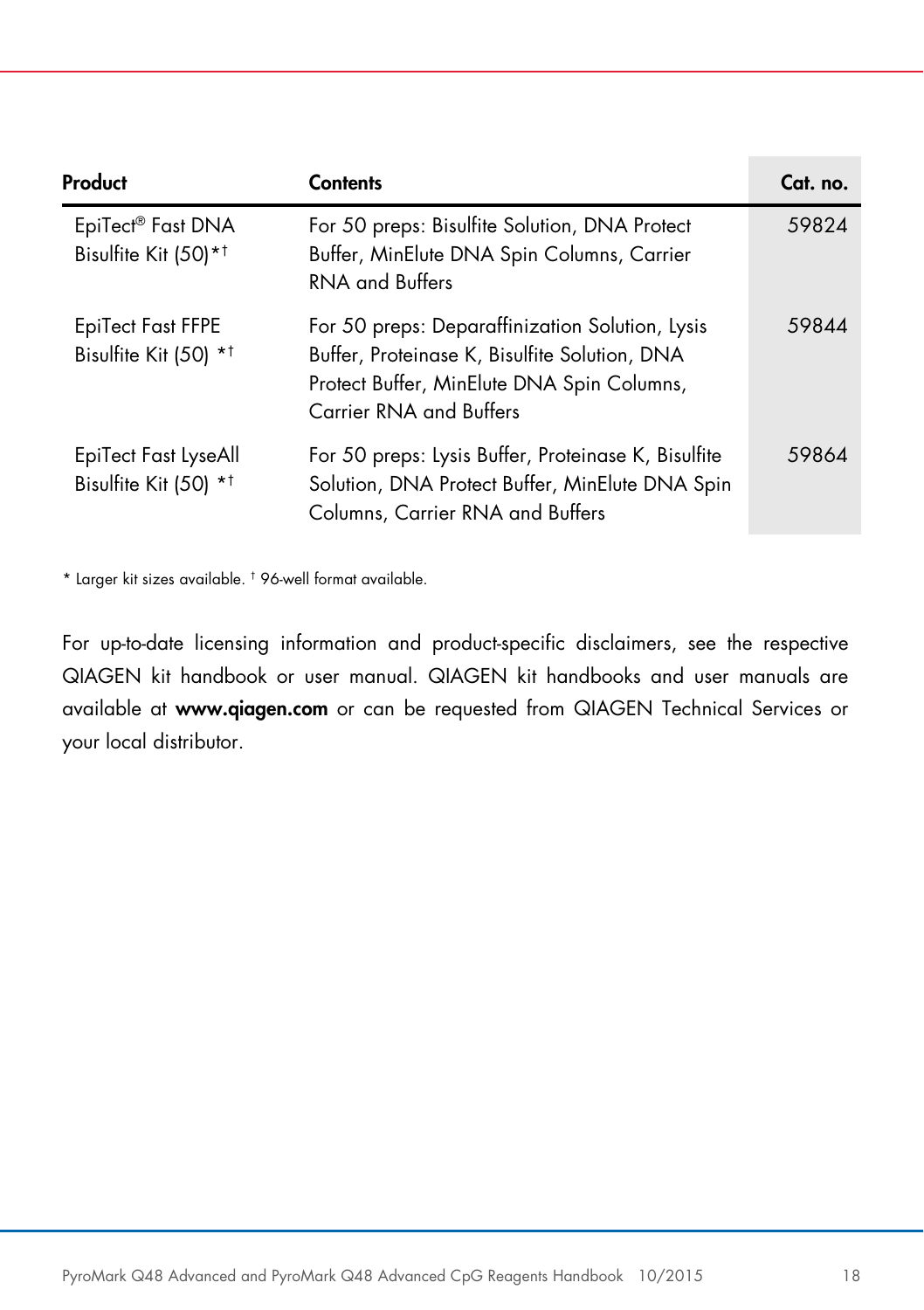Trademarks: QIAGEN®, EpiTect®, Pyrogram®, PyroMark®, Pyrosequencing®, Sample to Insight® (QIAGEN Group); Sepharose® (GE Healthcare).

Limited License Agreement

Use of this product signifies the agreement of any purchaser or user of the PyroMark Q48 Advanced Reagents or PyroMark Q48 Advanced CpG Reagents to the following terms:

- 1. The PyroMark Q48 Advanced Reagents or PyroMark Q48 Advanced CpG Reagents may be used solely in accordance with the *PyroMark Q48 Advanced Reagents or PyroMark Q48 Advanced CpG Reagents Handbook* and for use with components contained in the Reagents only. QIAGEN grants no license under any of its intellectual property to use or incorporate the enclosed components of these Reagents with any components not included within these Reagents except as described in the *PyroMark Q48 Advanced Reagents or PyroMark Q48 Advanced CpG Reagents Handbook* and additional protocols available at www.qiagen.com.
- 2. Other than expressly stated licenses, QIAGEN makes no warranty that these Reagents and/or their use(s) do not infringe the rights of third-parties.
- 3. These Reagents and their components are licensed for one-time use and may not be reused, refurbished, or resold.
- 4. QIAGEN specifically disclaims any other licenses, expressed or implied other than those expressly stated.
- 5. The purchaser and user of the Reagents agree not to take or permit anyone else to take any steps that could lead to or facilitate any acts prohibited above. QIAGEN may enforce the prohibitions of this Limited License Agreement in any Court, and shall recover all its investigative and Court costs, including attorney fees, in any action to enforce this Limited License Agreement or any of its intellectual property rights relating to the Reagents and/or their components.

For updated license terms, see www.aiagen.com.

© 2009-2015 QIAGEN, all rights reserved.